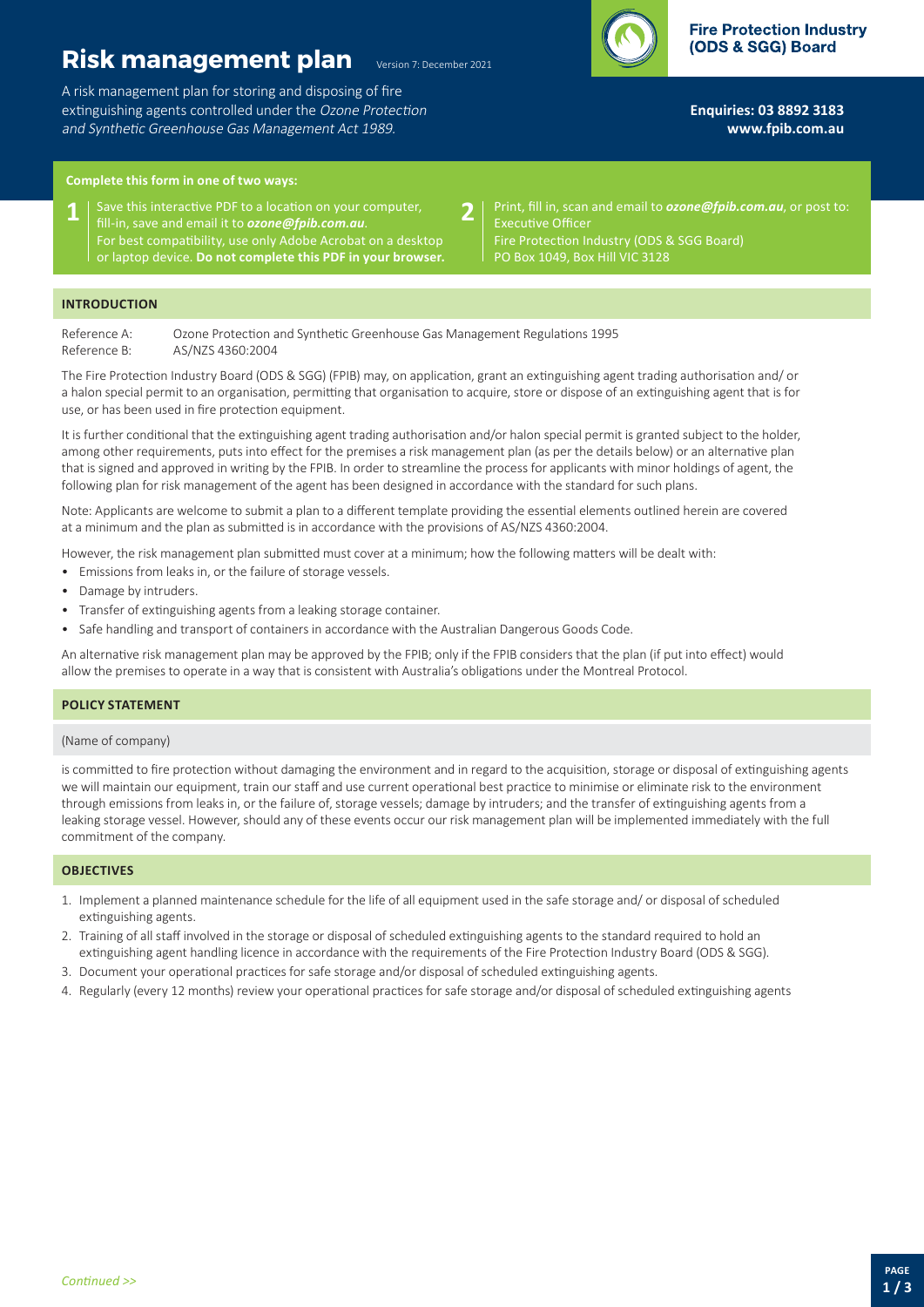

## **IDENTIFICATION, ASSESSMENT AND TREATMENT OF RISKS**

Risk identification involves determining the likelihood of risks or threats. One of the most difficult things is ensuring that all major risks are identified. The Australian Standard for Risk Management AS/NZS 4360:2004 Appendix D refers to generic sources of risk.

**1. Briefly tell us about your company and what it is that you do.**

2. Describe the extent and types of specific risks your organisation may face regarding the safe storage and disposal of scheduled **extinguishing agents, including security risks.**

**3. Outline the processes you will apply to minimise or eliminate the specific storage risks identified.**

4. Outline reporting procedures you have put in place to capture/record any unintentional discharges of ODS and SGG extinguishing agents.